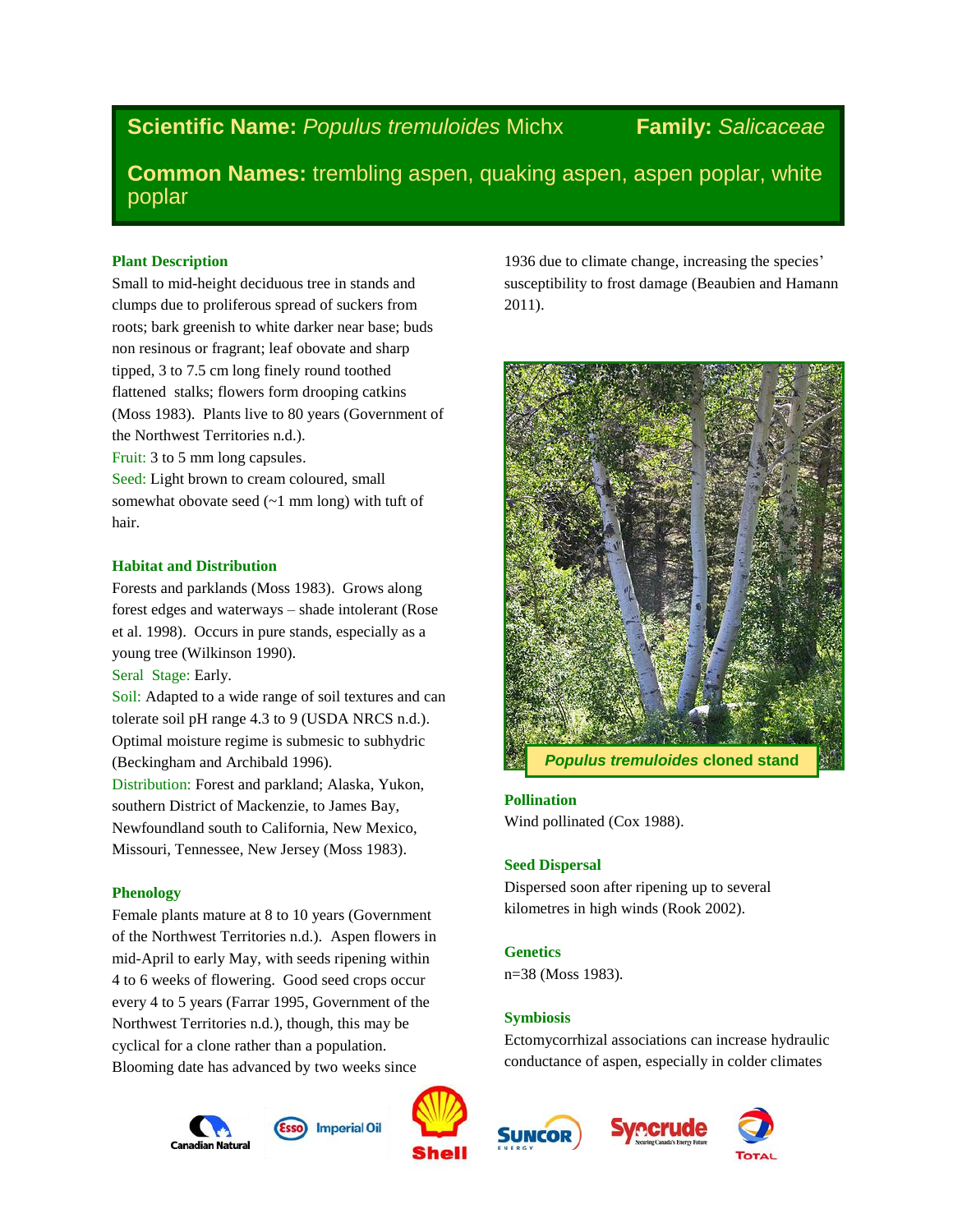(Landhausser et al. 2002). Dual associations with arbuscular mycorrhizae and ectomycorrhizae where arbuscular mycorrhizae are more beneficial and likely to colonize in areas with low organic matter and ectomycorrhizae are more likely to colonize in areas with high organic matter and low pH, or nearer the surface where decomposition is taking place (Neville et al. 2002).

### **Seed Processing**

Collection: Pole-pruners may be used to harvest individual branches from shorter trees, or entire trees can be felled. Branches may stored in tubs of water for after-ripening (3 days to 1 week) which can extend the harvest period tremendously (Moench 1999). As soon as the first capsules crack, begin harvesting to prevent loss when felling branches or whole trees. Also, because different clones will ripen at different times, it is possible to stagger collection somewhat.

Catkins may be stripped into buckets or bags as long as they are stored in small containers and quickly moved to refrigerated conditions to prevent further ripening. To ensure complete cooling, capsules should be packed lightly, spread out in a single layer if possible (Smreciu et al. 2013). If immediately drying seed, cover with screening material, such as burlap, to prevent seed loss by air movement. Kept cool (4ºC), capsules may be stored up to two weeks before cleaning (Smreciu et al. 2013).

Seed Weight: 0.1 g/1,000 seeds (Royal Botanic Gardens Kew 2008).

Harvest Dates: Varies, usually in late April or early May. Collect May 15 to May 31 (Formaniuk 2013). Cleaning: Seeds with pappus attached can be placed in a sieve with openings large enough for seed to fall through (between 10 and 20-mesh) (Smreciu et al. 2013).

Storage Behaviour: Orthodox (Royal Botanic Gardens Kew 2008).

Storage: Cleaned seeds must be planted as soon as possible or stored frozen (Smreciu et al. 2013). Optimum air humidity for storage appears to be 15% to 25% relative humidity; 70% germination after





2 years storage at -5°C with 10% relative humidity; 97% germination following 1 year air-dry hermetic storage at 5°C; no loss in viability after 16 months hermetic storage at -10°C with 6% to 10% moisture content (Royal Botanic Gardens Kew 2008). Longevity: Seeds can remain viable for one year of storage at 5°C with 5% to 8% moisture (Rose et al. 1998).

Seeds retain viability for up to six years at -18ºC (Palamarek pers. comm.).



#### **Propagation**

Natural Regeneration: Regenerates from seed and by sprouting from the roots to form clones (Howard 1996, Wilkinson 1990).

Germination: Viability of fresh seed is good; germination of 80% to 95% is reported under laboratory conditions (Howard 1996).

Viability lasts 2 to 4 weeks under favorable conditions of low temperature and humidity, but seed loses viability rapidly under less than optimum conditions (Howard 1996).

Pre-treatment: No pre-treatments required (Formaniuk 2013, Wood pers. comm.).



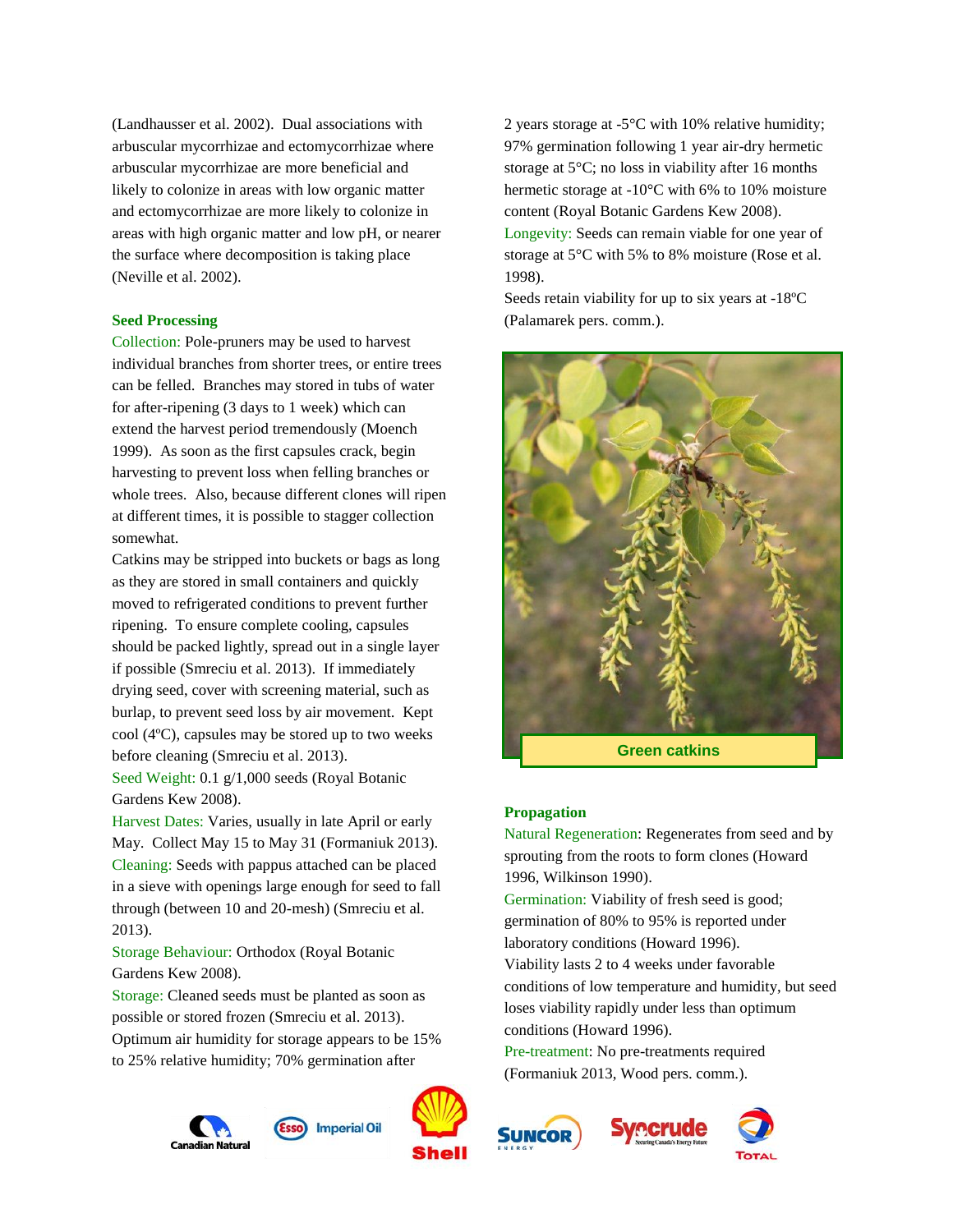# Direct Seeding: No literature found. Planting Density: 741 to 2,965 trees per hectare (USDA NRCS n.d.).

Seed Rate: No literature found.

Vegetative Propagation: Propagated by root cuttings and stem cuttings (Wood 2011).

Micro-propagation: No literature found.

Greenhouse Timeline: 16 weeks in the greenhouse prior to out-plant. Seedlings can be stored frozen over winter for out-planting in the following spring (Wood pers. comm.). Grow for 100 days before harvest (Formaniuk 2013).

## **Aboriginal/Food Uses**

Food: Strips of raw pulp material under bark consumed as a sweet treat and are a very nourishing survival food (Gray 2011, Marles et al. 2000). Regarded as *famine food* (Wilkinson 1990). Catkins are high in Vitamin C and can be eaten raw or added to soup or stew (Gray 2011).

Medicinal: Bark contains salicin which is believed to decompose to a salicylic acid-like compound (the main ingredient in aspirin) in humans (Gray 2011, Wilkinson 1990). Buds, inner bark, and leaves used as medicine, tea from inner bark made for treatment of rheumatism, diarrhoea, liver and kidney problems. White powder on bark used to clot blood and as a sunscreen (Gray 2011, Tannas 2003). Seeds chewed to increase chances of abortion.

Other: Wood used to make dugout canoes, canoe paddles and tent poles (Marles et al. 2000, Wilkinson 1990).

## **Wildlife/Forage Usage**

Wildlife: Older trees provide shelter and protection for many types of animals including deer, moose, beaver and birds. Younger trees provide browse for porcupine, rodents and rabbits (Howard 1996). The preferred food of beaver (Eaton et al. 2013). Livestock: Palatable for livestock (Hardy BBT Limited 1989).

Grazing Response: Increaser. High intensity grazing can be used to control spread (Tannas 2003).

# **Reclamation Potential**

Survival of trembling aspen on amended tailings sand in northern Alberta was variable. Greatest survival was recorded on plots where grass and legume cover was least. This suggests that during early establishment, trembling aspen cannot compete with grasses for moisture, particularly during dry years. Plantings on amended tailing sand had low survival after 7 years, however this may be attributable to poor planting stock. In operational plantings trembling aspen third year survival was 85% with a sparse ground cover but annual growth was relatively poor (10 cm vs. 35 cm for "Northwest" balsam poplar)(Hardy BBT Limited 1989).

In a review of Syncrude and Suncor plot data, Geographic Dynamics Corp. (2006) found that aspen was the only tree species that invaded and persisted on reclaimed sites.

Research has been done into using *P. tremuloides* as a keystone species in reclamation due to its ability to grow quickly and its high genetic variability as well as its value as a commercial resource (Landhausser 2013).

Aspen has been used in the reclamation of riparian habitats for erosion reduction (USDA NRCS n.d.). Grows in areas where soils have been disturbed by logging and by fire (Rose et al. 1998).

Wide spreading roots and accompanying

communities provide good soil stabilizing conditions and potential.

Leaves decay relatively rapidly, returning nutrients to the soil (Rook 2002).

## **Commercial Resources**

Availability: Can buy seedlings from nurseries across Alberta.

Cultivars: No literature found.

Uses: High grades of aspen are used for lumber, veneer, furniture, lumber, boxes and wooden matches. Aspen makes particularly good sauna benches and playground structures because the wood surface does not splinter. Most aspen wood goes into pulp and particleboard, however (Borealforest.org n.d., Farrar 1995).

recrude







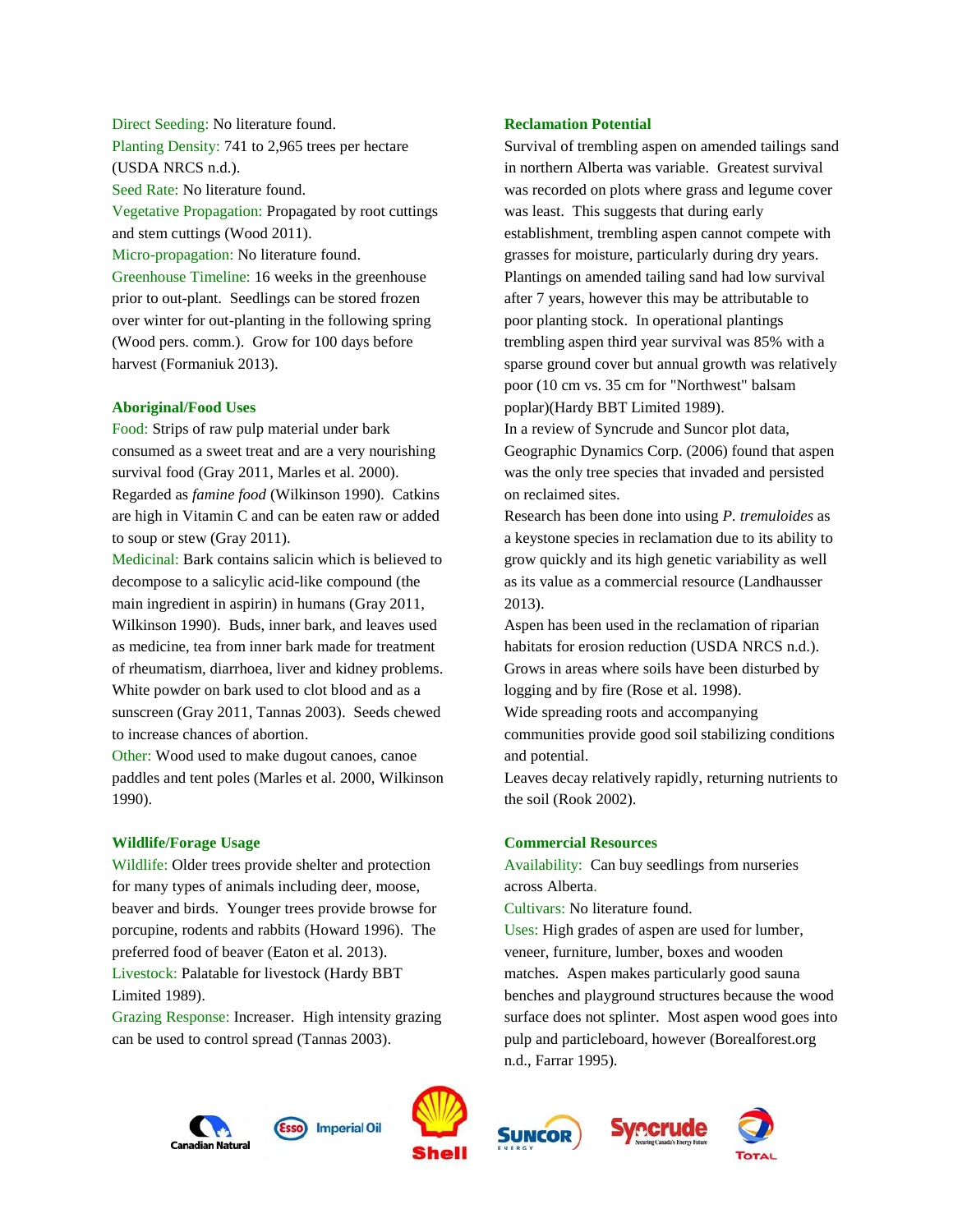#### **Notes**

Trembling aspen is the most widely distributed tree in North America (Borealforest.org n.d.). *Populus tremuloides* is listed as 92% intact (less occurrences than expected) in the Alberta oil sands region (Alberta Biodiversity Monitoring Institute 2014).

Subject to attack by the large aspen tortrix (*Choristoneura conflictana* (Walker)(Cerezke 1992).

#### **Photo Credits**

Photo 1: Wild Rose Consulting, Inc. Photo 2: Wikimedia commons. Accessed [http://commons.wikimedia.org/wiki/File:Quaking\\_as](http://commons.wikimedia.org/wiki/File:Quaking_aspen_Populus_tremuloides_trio.jpg) [pen\\_Populus\\_tremuloides\\_trio.jpg.](http://commons.wikimedia.org/wiki/File:Quaking_aspen_Populus_tremuloides_trio.jpg)

#### **References**

Alberta Biodiversity Monitoring Institute, 2014. The status of biodiversity in the oil sands region of Alberta. Alberta Biodiversity Monitoring Institute, Edmonton, Alberta. 47 pp. [http://www.abmi.ca/FileDownloadServlet?filename=](http://www.abmi.ca/FileDownloadServlet?filename=The%20Status%20of%20Biodiversity%20in%20the%20Oil%20Sands%20Region%20of%20Alberta_2014_Supplemental%20Report.docx&dir=REPORTS_UPLOAD) [The%20Status%20of%20Biodiversity%20in%20the](http://www.abmi.ca/FileDownloadServlet?filename=The%20Status%20of%20Biodiversity%20in%20the%20Oil%20Sands%20Region%20of%20Alberta_2014_Supplemental%20Report.docx&dir=REPORTS_UPLOAD) [%20Oil%20Sands%20Region%20of%20Alberta\\_201](http://www.abmi.ca/FileDownloadServlet?filename=The%20Status%20of%20Biodiversity%20in%20the%20Oil%20Sands%20Region%20of%20Alberta_2014_Supplemental%20Report.docx&dir=REPORTS_UPLOAD) [4\\_Supplemental%20Report.docx&dir=REPORTS\\_U](http://www.abmi.ca/FileDownloadServlet?filename=The%20Status%20of%20Biodiversity%20in%20the%20Oil%20Sands%20Region%20of%20Alberta_2014_Supplemental%20Report.docx&dir=REPORTS_UPLOAD) [PLOAD](http://www.abmi.ca/FileDownloadServlet?filename=The%20Status%20of%20Biodiversity%20in%20the%20Oil%20Sands%20Region%20of%20Alberta_2014_Supplemental%20Report.docx&dir=REPORTS_UPLOAD) [Last accessed June 16, 2014].

Beaubien, E. and A. Hamann, 2011. Spring flowering response to climate change between 1936 and 2006 in Alberta, Canada. Bioscience 61(7): 514- 524.

Beckingham, J.D. and J.H. Archibald, 1996. Field guide to ecosites of northern Alberta. Natural Resources Canada, Canadian Forest Service, Northwest Region, Northern Forestry Centre, Edmonton, Alberta. Special Report 5.

Borealforest.org, n.d. *Populus tremuloides* Trembling aspen. IN: Common tree species of the northwest forest. Faculty of Natural Resources Management, Lakehead University, Thunder Bay, Ontario.

<http://www.borealforest.org/trees/tree13.htm>[Last accessed October 24, 2013].



Cerezke, H.F., 1992. Large aspen tortrix. Forestry Canada, Canadian Forest Service, Northwest region, Northern Forestry Centre, Edmonton, Alberta. Forestry Leaflet 21.

Cox, R.M., 1988. Sensitivity of forest plant reproduction to long-range transported air pollutants: The effects of wet deposited acidity and copper on reproduction of *Populus tremuloides*. New Phytologist 110(1): 33-38.

Eaton, B., T. Muhly, J. Fisher and S-L. Chai, 2013. Potential impacts of beaver on oil sands reclamation success – an analysis of available literature. Oil Sands Research and Information Network, School of Energy and the Environment, University of Alberta, Edmonton, Alberta. OSRIN Report No. TR-37. 65 pp. <http://hdl.handle.net/10402/era.32764> [Last accessed October 29, 2013].

Farrar J.L. 1995. Trees in Canada. Fitzhenry & Whiteside Limited, Markham, Ontario. 502 pp.

Formaniuk, S., 2013. "It's all in the timing". Canadian Reclamation 13(2): 26-31.

Geographic Dynamics Corp., 2006. Investigation of natural ingress of species into reclaimed areas: A data review. Cumulative Environmental Management Association, Fort McMurray, Alberta. CEMA Contract Number 2005-0008 RWG. 12 pp. plus appendices.

Government of the Northwest Territories, n.d. Trembling aspen (*Populus tremuloides*). IN: NWT Species Monitoring – Infobase. [http://nwtspeciesatrisk.com/en/Infobase?page=Infoba](http://nwtspeciesatrisk.com/en/Infobase?page=Infobase) [se](http://nwtspeciesatrisk.com/en/Infobase?page=Infobase) [Last accessed January 2, 2014].

Gray, B., 2011. Trembling aspen *Populus tremuloides*. IN: The Boreal Herbal: Wild Food and Medicine Plants of the North. Aroma Borealis Press, Whitehorse, Yukon. pp. 238-240.







**Imperial Oil**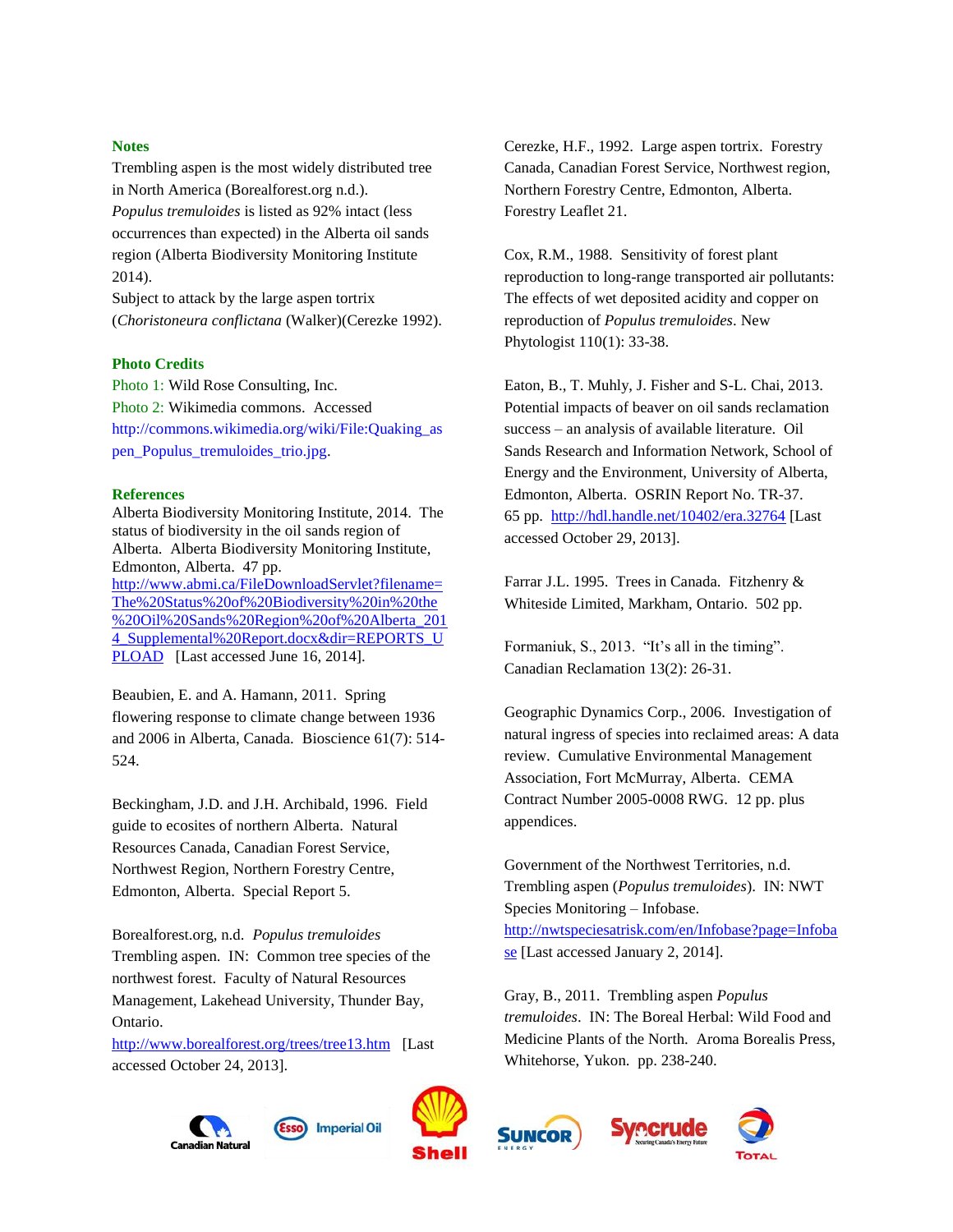Hardy BBT Limited, 1989. *Populus tremuloides*. IN: Manual of plant species suitability for reclamation in Alberta – 2nd Edition. Alberta Land Conservation and Reclamation Council Report No. RRTAC 89-4. pp. 340- 343. <http://hdl.handle.net/10402/era.22605> [Last accessed November 21, 2013].

Howard, J. L., 1996. *Populus tremuloides*. IN: Fischer, W.C. (compiler). The fire effects information system. United States Department of Agriculture, Forest Service, Intermountain Research Station, Intermountain Fire Sciences Laboratory, Missoula, Montana.

[http://www.fs.fed.us/database/feis/plants/tree/poptre/i](http://www.fs.fed.us/database/feis/plants/tree/poptre/introductory.html) [ntroductory.html](http://www.fs.fed.us/database/feis/plants/tree/poptre/introductory.html) [Last accessed October 8, 2013].

Landhausser, S.M., 2013. The role of aspen as a keystone species in forest land reclamation: Part 1. (VIDEO). IN: Alberta Land Use Knowledge Network. [http://landusekn.ca/resource/video-role](http://landusekn.ca/resource/video-role-aspen-keystone-species-forest-land-reclamation-part-1-presentation-dr-simon)[aspen-keystone-species-forest-land-reclamation-part-](http://landusekn.ca/resource/video-role-aspen-keystone-species-forest-land-reclamation-part-1-presentation-dr-simon)[1-presentation-dr-simon](http://landusekn.ca/resource/video-role-aspen-keystone-species-forest-land-reclamation-part-1-presentation-dr-simon) [Last Accessed November 14, 2013].

Landhausser, S.M., T.M. Muhsin and J.J.Zwiazek, 2002. The effect of ectomycorrhizae on water relations in aspen *(Populus tremuloides)* and white spruce *(Picea glauca)* at low soil temperatures. Canadian Journal of Botany 80(6): 684-689.

Mackinnon, A., L. Kershaw, J.T. Aranason, P. Owen, A. Karst and F Hamersley, 2009. Edible and medicinal plants of Canada. Lone Pine Publishing, Edmonton, Alberta. 417 pp.

Marles, R.J., C. Clavelle, L. Monteleone, N. Tays and D. Burns, 2000. Aboriginal plant use in Canada's northwest boreal forest. Natural Resources Canada and Canadian Forest Service. UBC Press, Vancouver, British Columbia. 368 pp.

Moench, R.D., 1999. Aspen seed collection. Colorado State University, Colorado State Forest Service, Fort Collins, Colorado. 7 pp.

Moss, E.H., 1983. *P. tremuloides* Michx. Aspen. IN: Flora of Alberta. A manual of flowering plants, conifers, ferns, and fern allies found growing without cultivation in the province of Alberta, Canada. 2nd edition. University of Toronto Press, Toronto, Ontario. p. 198.

Neville, J., J.L. Tessier, I. Morrison, J. Scarratt, B. Canning and J.N. Klironomos, 2002. Soil depth distribution of ecto- and arbuscular mycorrhizal fungi associated with *Populus tremuloides* within a 3-yearold forest clear-cut. Applied Soil Ecology 19: 209- 216.

Palamarek, D., 2011. Provincial Seed Officer, Alberta Tree Improvement and Seed Center, Alberta Environment and Sustainable Resource Development, Smoky Lake. Personal communication.

Rook, E.J.S., 2002. *Populus tremuloides* Quaking Aspen. IN: Plants of the North. [http://www.rook.org/earl/bwca/nature/trees/populustr](http://www.rook.org/earl/bwca/nature/trees/populustrem.html) [em.html](http://www.rook.org/earl/bwca/nature/trees/populustrem.html) [Last accessed October 7, 2013].

Rose, R., C. Chachulski and D. Haase, 1988. Propagation of Pacific northwest native plants. Oregon State University Press, Corvallis, Oregon.

Royal Botanic Gardens Kew, 2008. *Populus tremuloides* Michx. IN: Seed Information Database. [http://data.kew.org/sid/SidServlet?ID=18521&Num=](http://data.kew.org/sid/SidServlet?ID=18521&Num=Qs1) [Qs1](http://data.kew.org/sid/SidServlet?ID=18521&Num=Qs1) [Last accessed October 7, 2013].

Smreciu, A., E. Marenholtz, J-M. Sobze, K. Gould, F. Niemi and A. Schoonmaker, 2013. Aspen seed collection and cleaning. NAIT Boreal Research Institute. Technical Note. 5 pp. [http://www.nait.ca/docs/Aspen\\_Seed\\_Collection\\_and](http://www.nait.ca/docs/Aspen_Seed_Collection_and_Cleaning.pdf) [\\_Cleaning.pdf](http://www.nait.ca/docs/Aspen_Seed_Collection_and_Cleaning.pdf) [Last accessed October 25, 2013].

recrude